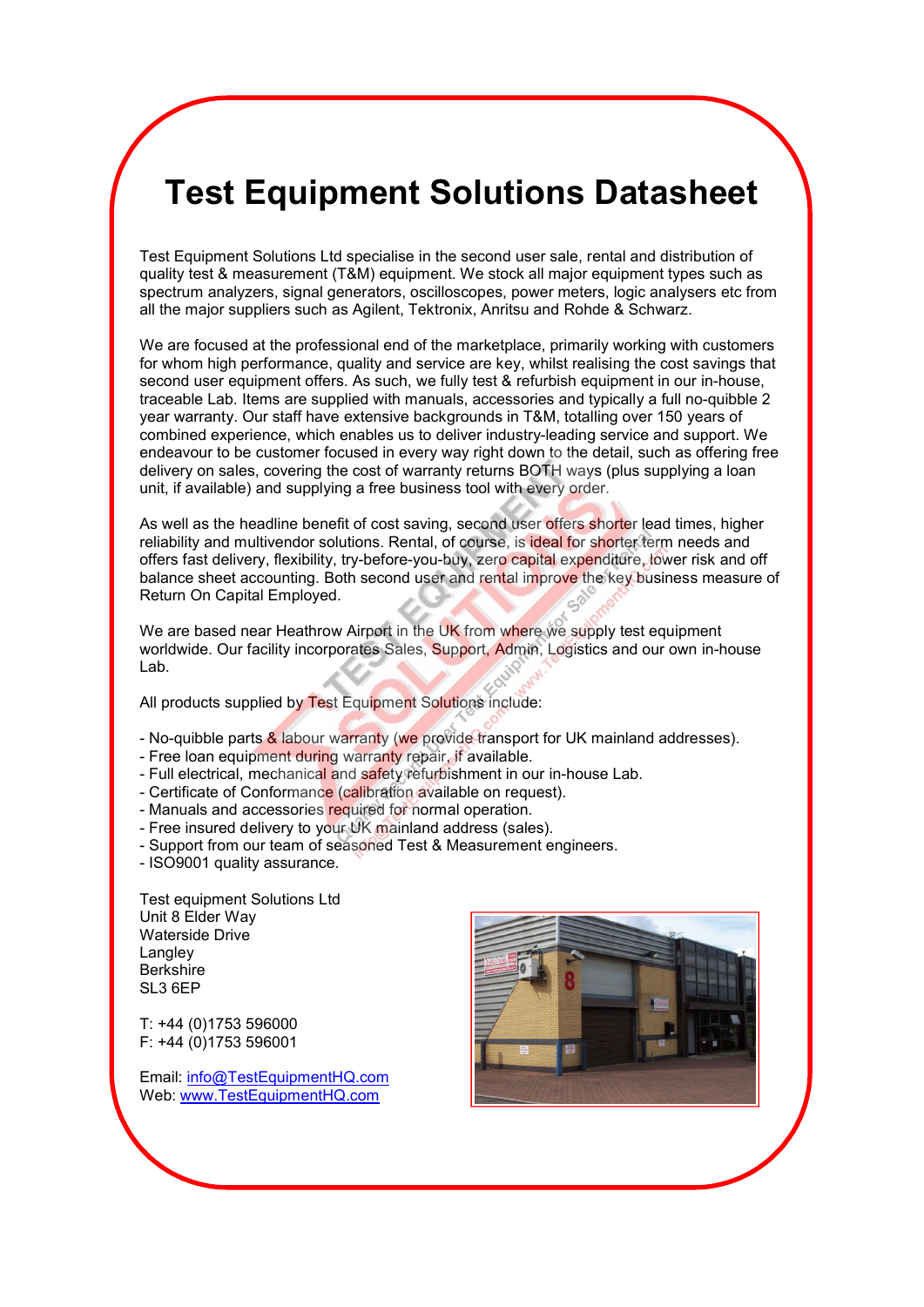## **Electrometers**

**High-Speed and High-Accuracy Measurement of 10<sup>-14</sup> A and 3 x 10<sup>-6</sup> Ω** 

## **R8340/8340A**

- Measurement of Micro Current from 10 fA to 19.999 mA
- **Measurement of High Resistance from 10** Ω **to 3** × **1016** Ω
- **High-Speed Charge/Discharge**
- **High-Speed Measurement with 100 Samples/Second**
- **Floating Measurement of 550 VDC (R8340) and 1100 VDC (R8340A)**
- **Standard GPIB Interface**



## **R8340/8340A**

## **Digital Ultra-High Resistan[ce/Micro Current Meters](www.testequipmenthq.com)**

The R8340/8340A digital ultra-high resistance/micro current meters use an input amplifier gain switching type I-V converter, high-speed sampling A/D converter and low-noise highresponse voltage generator. They are fast and precise, with a range from 10 fA to 19.999 mA for current measurement and 10  $Ω$  to 3 × 10<sup>16</sup>  $Ω$  for resistance measurement.

The R8340/8340A have a continuously variable DC power supply with a voltage from  $0.000$  V to  $1000.0$  V as a voltage source for measuring high resistance. They can be used to test and inspect electric insulation materials such as synthetic resin and rubber, switches, connector and capacitors. With the use of accessories R12704 and R172708, surface resistivity rate, volume resistivity rate and the effect of temperature on both rates can be measured.

For micro current measurement, ion current and leak current can be measured with high sensitivity and precision.

The meters have a handler interface to be connected with external devices such as automatic handlers and fixtures. Packed format output is used for higher efficiency in GPIB data transfer, so improved throughput is guaranteed in production lines and incoming inspections.

The meter is provided with the sequence program function to store measurement conditions and procedures, allowing measurements under the same measurement conditions at the touch of a button. The contact check function makes it possible even for beginners to perform simple, stable and highly precise measurement.

# **EXAMPLE SPEED Selectable Depending on the Required Measurement Accuracy**

The R8340/8340A are provided with the function to select the input resistance and integrating time by input amplifier gain switching. The measurement speed can be selected according to the measurement accuracy required, thus ensuring highly reliable measurement.

#### ■ **High-Speed Charging/Discharging of Samples**

The built-in voltage generator has a low-noise  $(5 \text{ mVp-p/1,000 V})$ high-response (3 ms from 0 to 1,000 V) 10W-class power supply that enables the use as source and sink, allowing samples to be charged and discharged very quickly. In addition, the current limit value can be selected both for source and sink.

#### ■ Sequence Program Function Assures Consistent **Measurement Results**

The R8340/8340A's sequence program function has several measurement sequences in addition to JIS C5102 measurement procedures and conditions as standard. The function makes it possible to store the set measurement conditions, allowing the same results to be obtained even if the measurement is performed by different engineers.

#### ■ **Stable Measurement of Grounded Samples**

The R8340 is provided with the floating measurement capability for 550 Vpeak and the R8340A the floating measurement capability for 1100 Vpeak, allowing samples to be measured even with one end of a coaxial cable grounded.

| Model  | Max. Voltage Generation | Voltage Between Grounding   BCD, Analog Output |          |
|--------|-------------------------|------------------------------------------------|----------|
| R8340  | 1000V                   | <b>DC550V</b>                                  | None     |
| R8340A | 1000V                   | DC1100V                                        | Possible |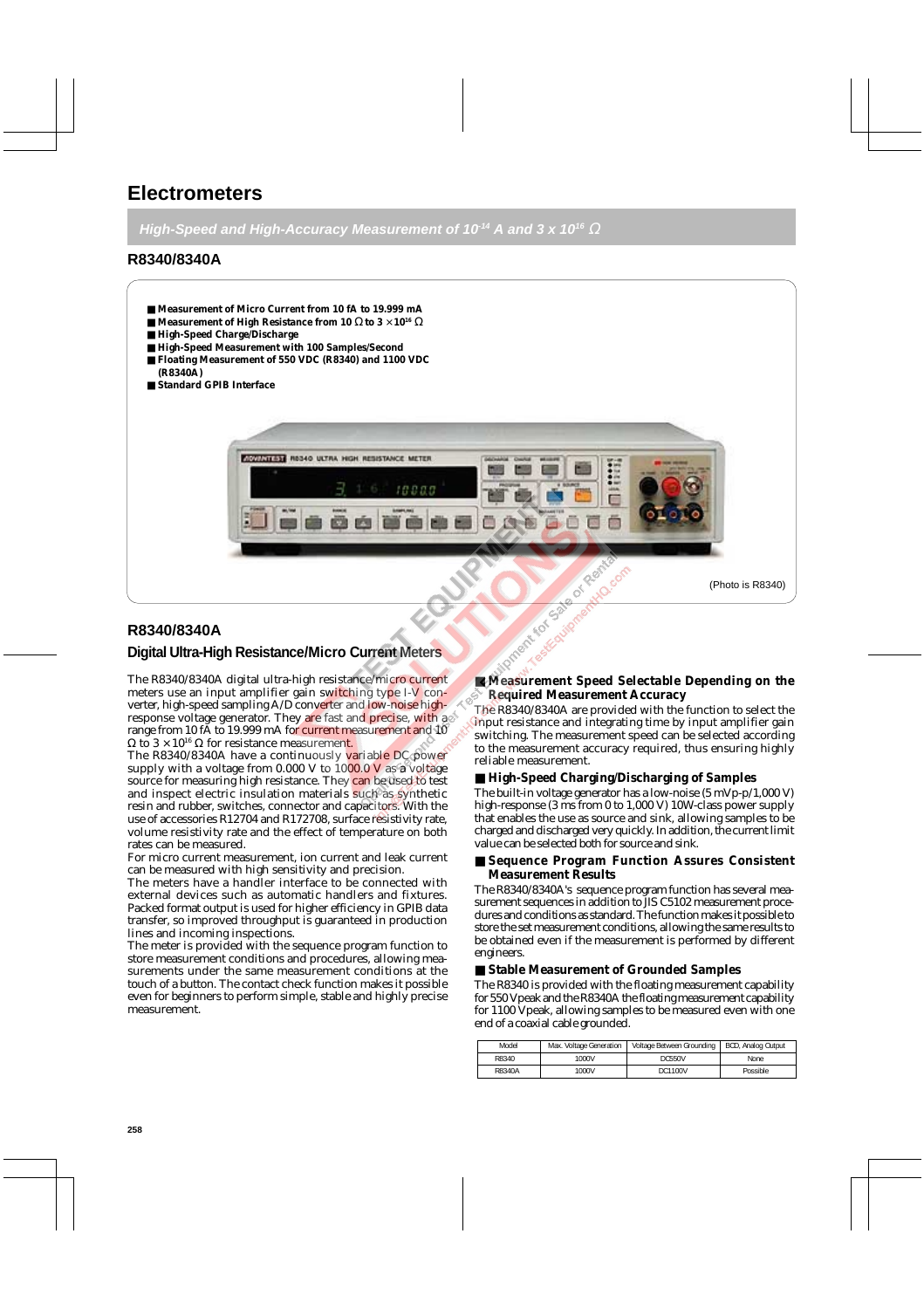## **Electrometers**

**High-Speed and High-Accuracy Measurement of 10<sup>14</sup> A and 3 x 10<sup>16</sup> Ω** 

## **R8340/8340A**

#### **Specifications**

#### **DC Current Measurement**

| Measuring        | Maximum   | Resolution | Measuring temperature        | Temperature coefficient     | Settling        |
|------------------|-----------|------------|------------------------------|-----------------------------|-----------------|
| range            | display   |            | $\pm$ (% of reading + digit) | + (% of reading + digit)/ C | time            |
| 200 pA           | 199.99 pA | 10 fA      | $0.7 + 6$                    | $0.02 + 0.5$                | 250 ms          |
| 2 nA             | 1999.9 pA | 100 fA     | $0.7 + 3$                    | $0.02 + 0.2$                | $25 \text{ ms}$ |
| 20nA             | 19.999 nA | 1 pA       | $0.3 + 3$                    | $0.01 + 0.2$                | 5 <sub>ms</sub> |
| 200 nA           | 199.99 nA | 10pA       | $0.3 + 3$                    | $0.01 + 0.2$                |                 |
| 2 <sub>µ</sub> A | 1999.9 nA | 100 pA     | $0.15 + 3$                   | $0.005 + .2$                |                 |
| 20 µA            | 19.999 pA | 1 nA       | $0.15+2$                     | $0.005 + 0.1$               |                 |
| 200 µA           | 199.99 µA | 10 nA      | $0.1 + 2$                    | $0.005 + 0.1$               | 2 <sub>ms</sub> |
| 2 <sub>m</sub> A | 1999.9 µA | 100 nA     | $0.1 + 2$                    | $0.005 + 0.1$               |                 |
| 20 mA            | 19.999 mA | 1 µA       | $0.1 + 2$                    | $0.005 + 0.1$               |                 |
|                  |           |            |                              |                             |                 |

The measurement accuracy is the value under the following condition: the automatic calibration is on, temperature is +23˚C±5˚C, relative humidity is 70% or less, for six months. It is indicated by ± (% of reading + digit). The temperature coefficient is the value when the temperature is 0 to  $40^{\circ}$ C and the relative humidity is 70% or less, indicated by  $\pm$  (% of reading temperature is 0 to  $40^{\circ}$ C and the relative humidity is 70% or less, indicated by  $\pm$  (% of reading + digit)˚C.

The settling time indicates the time to reach  $\pm 1\%$  of the final value when the input amplifier gain is set to x 10000, excluding range switching time.

#### **Resistance Measurement**

|                  |                                         | Measurement accuracy                                    |
|------------------|-----------------------------------------|---------------------------------------------------------|
| Current range    | Measuring range $(\Omega)$              | (VS 100 V, input amplifier gain is $\times$ 10 or more) |
| 200 pA           | $1 \times 10^{9}$ to $3 \times 10^{16}$ | $0.8\% + 14d$                                           |
| 2 nA             | $1 \times 10^{8}$ to $3 \times 10^{15}$ | $0.8\% + 11d$                                           |
| 20 nA            | $1 \times 10^{7}$ to $3 \times 10^{14}$ | $0.4\% + 11d$                                           |
| 200 nA           | $1 \times 10^{6}$ to $3 \times 10^{13}$ | $0.4\% + 11d$                                           |
| $2 \mu A$        | $1 \times 10^{5}$ to $3 \times 10^{12}$ | $0.25\% + 11d$                                          |
| 20 µA            | $1 \times 10^{4}$ to $3 \times 10^{11}$ | $0.25% + 10d$                                           |
| 200 µA           | $1 \times 10^{3}$ to $3 \times 10^{10}$ | $0.2% + 10d$                                            |
| 2 <sub>m</sub> A | $1 \times 10^{2}$ to $3 \times 10^{9}$  | $0.2% + 10d$                                            |
| 20 mA            | $1 \times 10^{1}$ to $3 \times 10^{8}$  | $0.2\% + 10d$                                           |

Measurement accuracy:

± {(current range accuracy)+(voltage generation accuracy)

Input voltage drop

 $-\frac{m\nu}{\text{connected values}}$ generated voltage

Temperature coefficient:

 $\pm$  {(current measurement range temperature coefficient) /  $^{\circ}{\rm C}$ 

+ (voltage measurement range temperature coefficient) / °C }

Maximum display: One to four digits (1 to 9.999)

Settling time: Varies with the current measuring range.

#### **Input Resistance**

|                  | Input amplifier gain switching |                       |                       |                       |  |  |
|------------------|--------------------------------|-----------------------|-----------------------|-----------------------|--|--|
| Current range    | $\times$ 1                     | $\times$ 10           | $\times$ 100          | $\times$ 10000        |  |  |
| 200 pA           | 10 $G\Omega$                   | 1 G $\Omega$          | $100 \text{ M}\Omega$ | 10 k $\Omega$ or less |  |  |
| 2 nA             | 1 G $\Omega$                   | $100 \text{ M}\Omega$ | $10 \text{ M}\Omega$  | 1 k $\Omega$ or less  |  |  |
| 20 nA            | $100 \text{ M}\Omega$          | $10 \text{ M}\Omega$  | $1 M\Omega$           | 100 $\Omega$ or less  |  |  |
| 200 nA           | $10 \text{ M}\Omega$           | $1 M\Omega$           | $100 k\Omega$         | 11 $\Omega$ or less   |  |  |
| $2 \mu A$        | $1 M\Omega$                    | $100 k \Omega$        | $10 k\Omega$          | $2 \Omega$ or less    |  |  |
| 20 µA            | $100 k\Omega$                  | $10 k\Omega$          | $1 k\Omega$           | 1 $\Omega$ or less    |  |  |
| 200 µA           | $10 k\Omega$                   | $1 k\Omega$           | $100 \Omega$          | $1 \Omega$ or less    |  |  |
| 2 <sub>m</sub> A | $1.1 k\Omega$                  | 110 $\Omega$          | 11 $\Omega$           | 1 $\Omega$ or less    |  |  |
| 20 mA            | $180 \Omega$                   | $18 \Omega$           | $3\Omega$             | 1 $\Omega$ or less    |  |  |

Input voltage drop:  $\pm$  (measuring current  $\times$  input resistance  $+ 500 \mu V$ ) Input bias current: 30 fA or less (temperature +23˚C±1˚C, relative humidity 50% or less)

Input capacitance: 30 pF or less (excluding the input cables) Maximum voltage: 1.1 k Vpeak

#### **DC Voltage Generation**

| Resolution | Measuring temperature        | Temperature coefficient                      | Settling        | Output voltage | Set                | Generation accuracy          | Temperature coefficient          | Output noise             |         |
|------------|------------------------------|----------------------------------------------|-----------------|----------------|--------------------|------------------------------|----------------------------------|--------------------------|---------|
|            | $\pm$ (% of reading + digit) | $\left  + \right $ (% of reading + digit)/ C | time            |                | resolution         | $\pm$ (% of setting + digit) | $\pm$ (% of setting + digit)/ °C | (10-500 Hz)              |         |
| 10 fA      | $0.7 + 6$                    | $0.02 + 0.5$                                 | 250 ms          |                | 0.000V to 10.000V  | $2.5$ mV                     | $0.1 + 10$ d (10 mV)             | $0.008 + 0.5$ d (500 uV) | 1 mVp-p |
| 100 fA     | $0.7 + 3$                    | $0.02 + 0.2$                                 | $25$ ms         |                | 10.003V to 100.00V | 25 mV                        | $0.1 + 8$ d (80 mV)              | $0.008 + 0.3$ d (3 mV)   | 2 mVp-p |
| DA         | $0.3 + 3$                    | $0.01 + 0.2$                                 | 5 <sub>ms</sub> |                | 100.03V to 1000.0V | 250 mV                       | $0.1 + 8$ d (800 mV)             | $0.008 + 0.3$ d (30 mV)  | 5 mVp-p |
| $10 - 1$   | $\sim$ $\sim$                | 0.01.02                                      |                 |                |                    |                              |                                  |                          |         |

The measurement accuracy is the value under the following condition: Temperature is +23˚C±5˚C, relative humidity is 70% or less, for six months. It is indicated by

 $\pm$  (% of reading + digit).

The temperature coefficient is the value when the temperature is 0 to 40°C and the relative humidity is 70 % or less, indicated by  $\pm$  (% of reading + digit)/ $^{\circ}$ C.

| Output voltage       | Current compliance setting |                   |                  |  |  |
|----------------------|----------------------------|-------------------|------------------|--|--|
|                      | 300 mA                     | 100 mA            | $10 \text{ mA}$  |  |  |
| 0.000 V to 30.00 V   | $+300 \text{ mA}$          | $+100 \text{ mA}$ | $+10 \text{ mA}$ |  |  |
| 30.03 V to 100.00 V  | $+100$ mA                  | $+100 \text{ mA}$ | $±10$ mA         |  |  |
| 100.03 V to 1000.0 V | $+10 \text{ mA}$           | $+10 \text{ mA}$  | $±10$ mA         |  |  |

Current compliance accuracy (source/sink):

When temperature is +23°C±5°C and relative humidity is 70% or less

300 mA: ±300 mA to ±500 mA 100 mA: ±100 mA to ±150 mA

10 mA: ±10 mA to ±20 mA

Settling time: Pure resistive load  $t = 3$  ms (max.)

Capacitive load  $t = \frac{CV}{i}$  (charging time) + to (convergence time) t: Settling time (Time to reach ±1% of the final value, excluding range switching time at forward resistance load) i

C: Capacitive load

JSSex

V: Output voltage

 i: Charging current (The maximum value is the current compliance.) the maximum value.)<br>ويده المعلوم المعلوم العربي

| to. Convergence time (see the table below.) |                   |       |       |  |  |  |  |
|---------------------------------------------|-------------------|-------|-------|--|--|--|--|
| Chapacity<br>Output voltage                 | $0.22 \text{ uF}$ | 22 µF | 33 uF |  |  |  |  |
| 0.000 V to 100.00 V                         |                   |       |       |  |  |  |  |
| 100.3 V to 1000.0 V                         |                   |       | 150   |  |  |  |  |

#### Overshoot voltage:

| Chapacity<br>Output voltage | Pure resistance | $0.22 \mu F$ | 22 µF | 33 µF |
|-----------------------------|-----------------|--------------|-------|-------|
| 0.000 V to 100.00 V         | 0.05            | 0.05         | 3.C   | 3.0   |
| 100.3 V to 1000.0 V         | 0.05            | 36           | 7Δ    | 10    |
|                             |                 |              |       |       |

#### **[Measurement speed, maximum indi](www.testequipmenthq.com)cation (in current measurement) :**

| Integration time                 | Number of samplings during free run | Maximum display  |
|----------------------------------|-------------------------------------|------------------|
| $2 \text{ ms}$                   | 100 times/ $s1$                     | 3 1/2-digit 1999 |
|                                  | 50 Hz: 30 times/s                   |                  |
| 1 PLC                            | 60 Hz: 33 times/s                   |                  |
| 5 PLC                            | 8.5 times/s                         | 4 1/2-digit      |
| 10 PLC                           | 4.5 times/s                         |                  |
| $4 \times 10$ PIC                | 1 times/s                           | 19999            |
| $8 \times 10$ PIC<br>0.5 times/s |                                     |                  |
| $16 \times 10$ PLC               | $0.3$ times/s                       |                  |

\*1: When display is OFF, automatic calibration is OFF and memory store is ON.

#### **Other Functions**

**NULL function:**  $R = X - X_{NUL}$ 

Subtracts the measurement data when NULL is set from the measurement data.

X: Measurement data

X *NULL*: Measurement data when NULL is set

#### **COMPARE Function:**

R(Hi): X > Y, R(Go): Y β X β Z  $R(Lo): X < Z$ 

(msec)